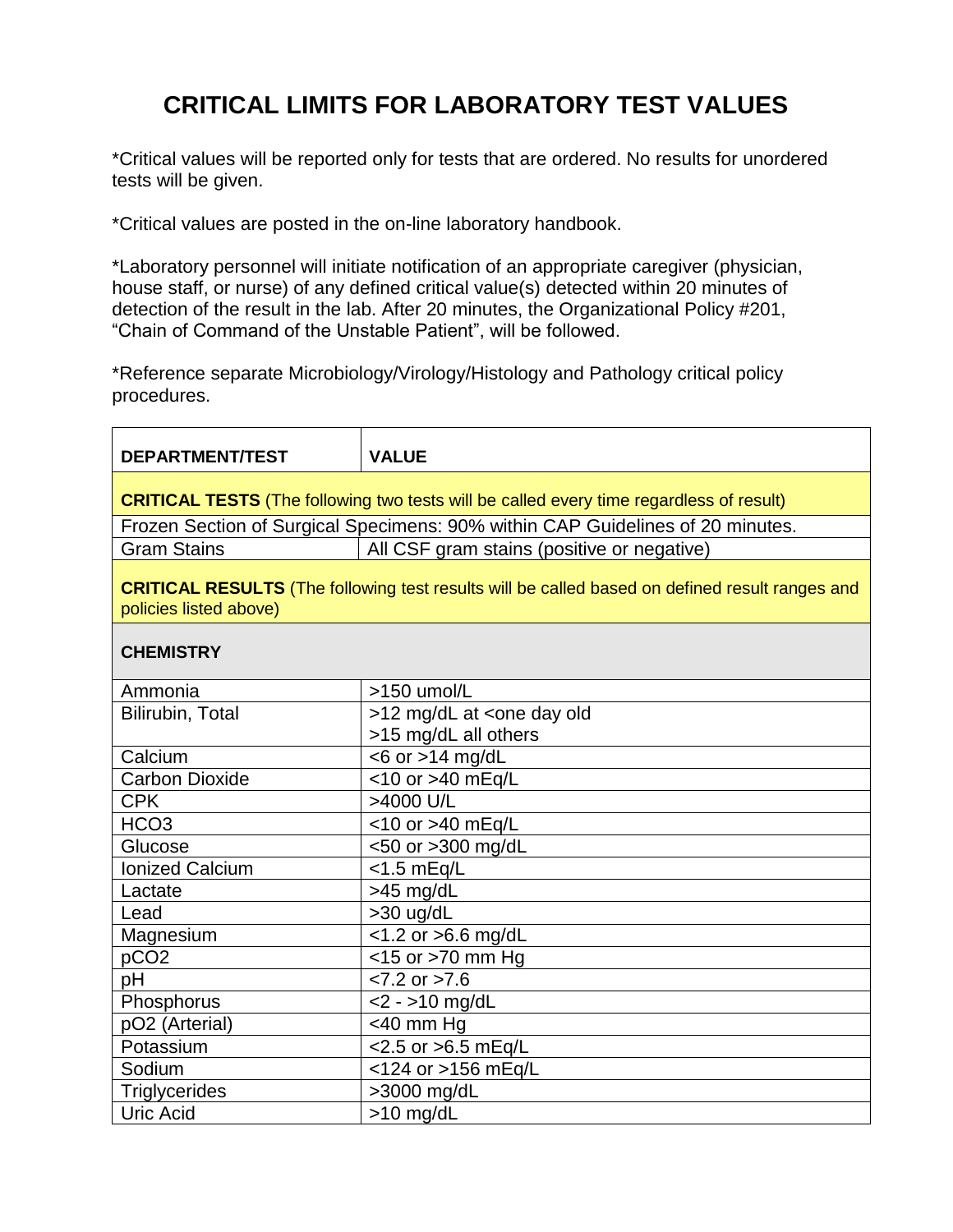| <b>COAGULATION</b>                      |                                                                                                                                      |                           |  |
|-----------------------------------------|--------------------------------------------------------------------------------------------------------------------------------------|---------------------------|--|
| Fibrinogen                              | <80 mg/dL                                                                                                                            |                           |  |
| Protime (PT)                            | >17 seconds                                                                                                                          |                           |  |
| PT (INR)                                | >1.7                                                                                                                                 |                           |  |
| WPT (INR) Patients on                   | $< 1.4$ or $> 3.5$                                                                                                                   |                           |  |
| warfarin therapy                        |                                                                                                                                      |                           |  |
| PTT                                     | >48 seconds                                                                                                                          |                           |  |
| <b>Thrombin Time</b>                    | >25 seconds                                                                                                                          |                           |  |
| <b>HEMATOLOGY</b>                       |                                                                                                                                      | <b>HEM/ONC CLINICS</b>    |  |
| Hemoglobin                              | $<$ 7.0 gm/dL                                                                                                                        | $<$ 5.0 gm/dL             |  |
| Hematocrit                              | $<$ 21 or $>$ 65%                                                                                                                    | Notification not required |  |
| <b>Platelets</b>                        | <50,000 or >1,000,000                                                                                                                | $<$ 5,000                 |  |
| <b>WBCs</b>                             | Newborn <5,000 or >35,000<br>Others <2,000 or >25,000                                                                                | Notification not required |  |
| Morphology                              | Presence of Blasts; however, if the presence of Blasts has<br>been reported within the last 14 days no notification is<br>necessary. |                           |  |
| <b>CEREBROSPINAL FLUID</b>              |                                                                                                                                      |                           |  |
| Protein                                 | $>150$ mg/dL                                                                                                                         |                           |  |
| Glucose                                 | <31 mg/dL                                                                                                                            |                           |  |
| <b>MICROBIOLOGY/VIROLOGY</b>            |                                                                                                                                      |                           |  |
| <b>AFB</b>                              | Positive                                                                                                                             |                           |  |
| <b>Blood Culture</b>                    | Positive                                                                                                                             |                           |  |
| <b>Body Fluid (sterile) Culture</b>     | Positive                                                                                                                             |                           |  |
| <b>CSF Culture</b>                      | Positive                                                                                                                             |                           |  |
| Fungal Culture - Syst Infect   Positive |                                                                                                                                      |                           |  |
| <b>TOXICOLOGY</b>                       |                                                                                                                                      |                           |  |
| Acetaminophen                           | $>25$ ug/mL                                                                                                                          |                           |  |
| Carbamazepine                           | $>20$ ug/mL                                                                                                                          |                           |  |
| Gentamicin                              | $>10$ ug/mL                                                                                                                          |                           |  |
| Methotrexate                            | >1 umol/mL                                                                                                                           |                           |  |
| Phenobarbital                           | $>60$ ug/mL                                                                                                                          |                           |  |
| Phenytoin                               | >30 ug/mL                                                                                                                            |                           |  |
| Salicylate                              | >30 mg/dL                                                                                                                            |                           |  |
| Theophylline                            | $>25$ ug/mL                                                                                                                          |                           |  |
| Tobramycin                              | $>10$ ug/mL                                                                                                                          |                           |  |
| Valproic Acid                           | >200 ug/mL                                                                                                                           |                           |  |
| Vancomycin                              | $>50$ ug/mL                                                                                                                          |                           |  |
| <b>Urine Toxicology Screen</b>          | Any positive                                                                                                                         |                           |  |